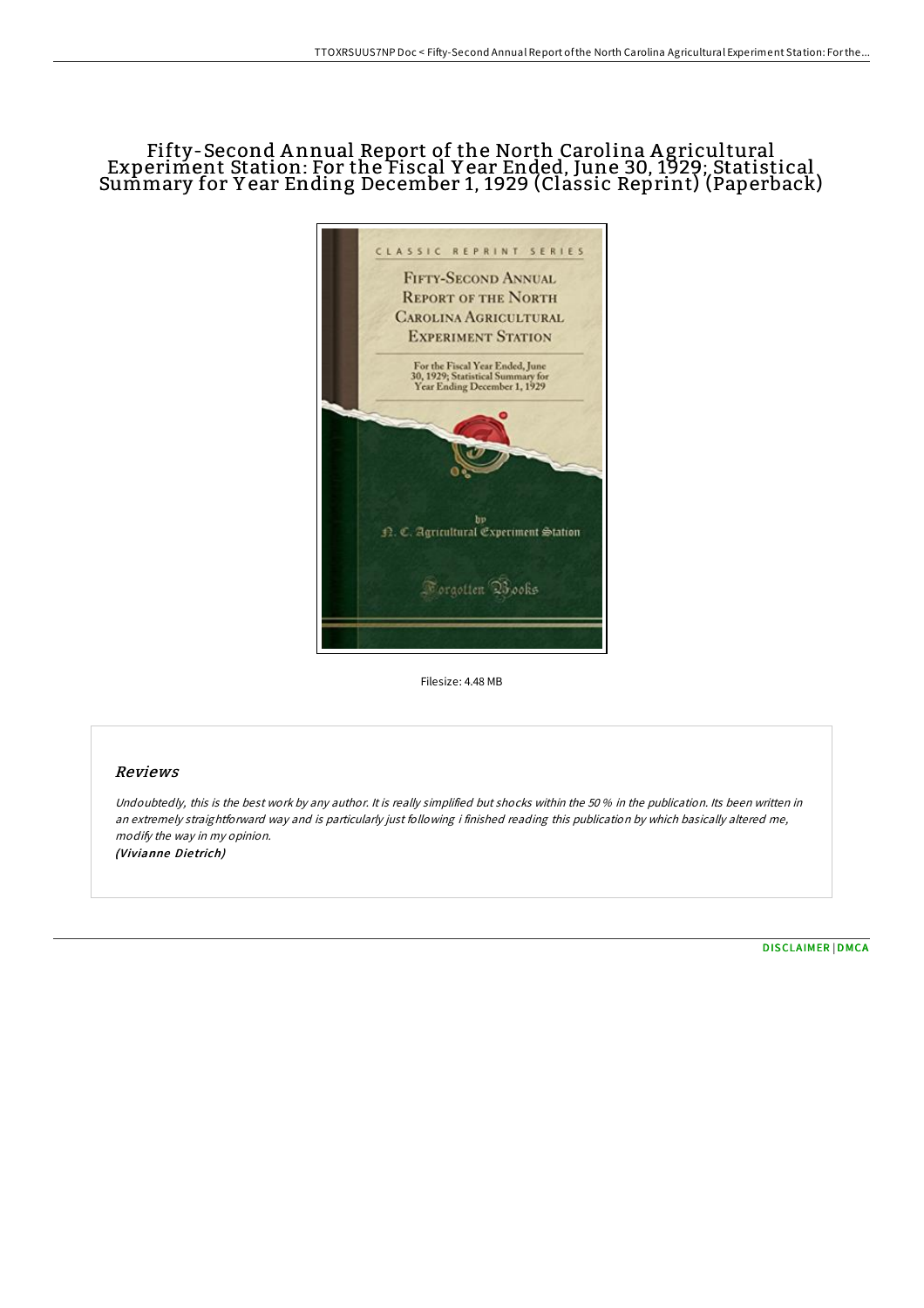## FIFTY-SECOND ANNUAL REPORT OF THE NORTH CAROLINA AGRICULTURAL EXPERIMENT STATION: FOR THE FISCAL YEAR ENDED, JUNE 30, 1929; STATISTICAL SUMMARY FOR YEAR ENDING DECEMBER 1, 1929 (CLASSIC REPRINT) (PAPERBACK)



Forgotten Books, 2017. Paperback. Condition: New. Language: English . Brand New Book \*\*\*\*\* Print on Demand \*\*\*\*\*.Excerpt from Fifty-Second Annual Report of the North Carolina Agricultural Experiment Station: For the Fiscal Year Ended, June 30, 1929; Statistical Summary for Year Ending December 1, 1929 Magnesium Deficiencies of Sandy Soil Types. Studies of the effect of liming with calcite and dolomite and of fertilization with potassium as the sulphate and chloride on the solubility of magnesium as well as other soil elements have been continued. The project which has now been carried on for two full years offers little evidence in the way of analytical data on which to base any conclusions. About the Publisher Forgotten Books publishes hundreds of thousands of rare and classic books. Find more at This book is a reproduction of an important historical work. Forgotten Books uses state-of-the-art technology to digitally reconstruct the work, preserving the original format whilst repairing imperfections present in the aged copy. In rare cases, an imperfection in the original, such as a blemish or missing page, may be replicated in our edition. We do, however, repair the vast majority of imperfections successfully; any imperfections that remain are intentionally left to preserve the state of such historical works.

Read Fifty-Second Annual Report of the North Carolina Agricultural Experiment Station: For the Fiscal Year Ended, June 30, 1929; Statistical [Summary](http://almighty24.tech/fifty-second-annual-report-of-the-north-carolina.html) for Year Ending December 1, 1929 (Classic Reprint) (Paperback) Online Do wnload PDF Fifty-Second Annual Report of the North Carolina Agricultural Experiment Station: For the Fiscal Year Ended, June 30, 1929; Statistical [Summary](http://almighty24.tech/fifty-second-annual-report-of-the-north-carolina.html) for Year Ending December 1, 1929 (Classic Reprint) (Paperback)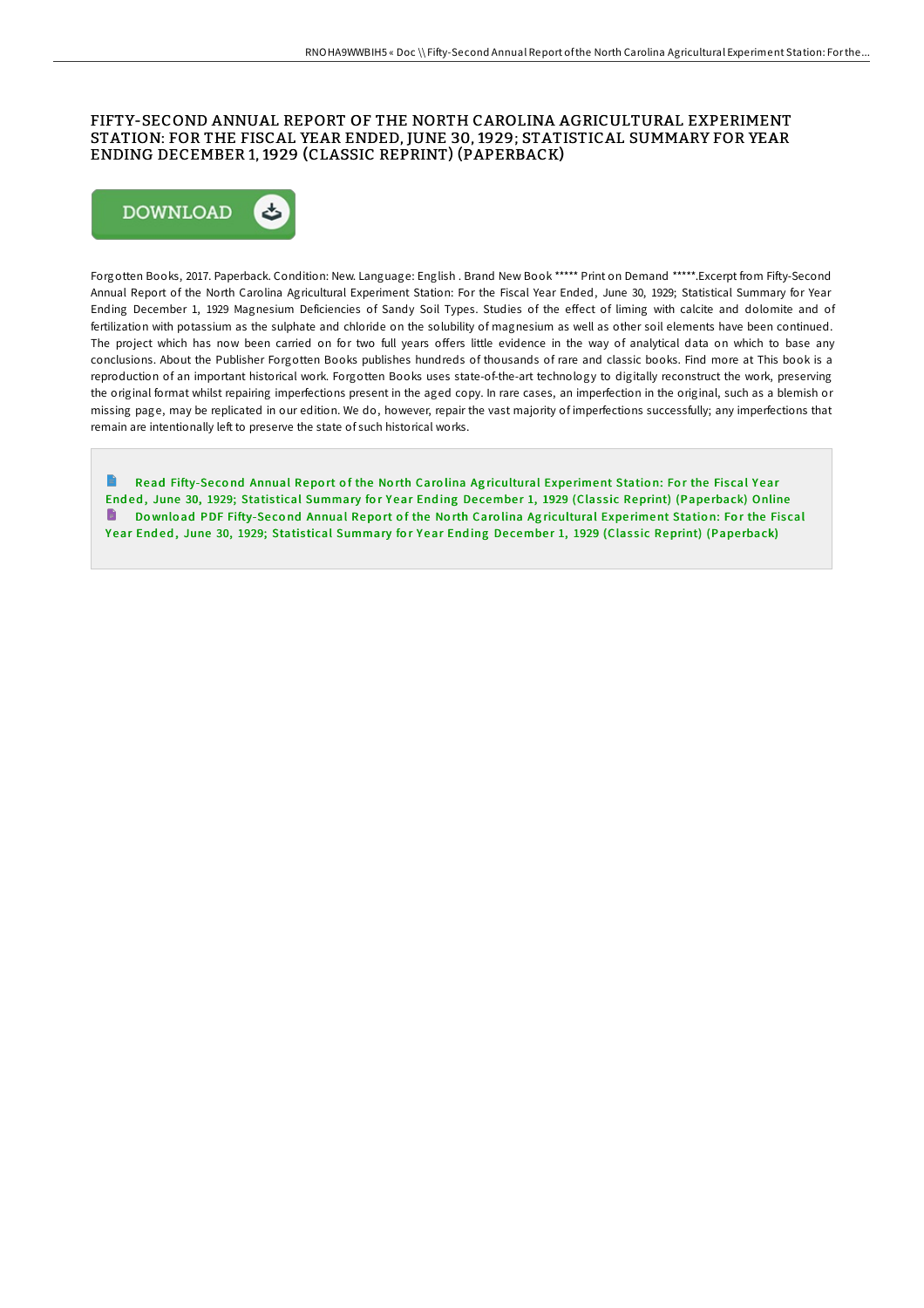## You May Also Like

| <b>PDF</b> | Children s Educational Book: Junior Leonardo Da Vinci: An Introduction to the Art, Science and Inventions<br>of This Great Genius. Age 78910 Year-Olds. [Us English]<br>Createspace, United States, 2013. Paperback. Book Condition: New. 254 x 178 mm. Language: English. Brand New Book *****<br>Print on Demand *****. ABOUT SMART READS for Kids . Love Art, Love Learning Welcome. Designed to<br>ReadePub»     |
|------------|----------------------------------------------------------------------------------------------------------------------------------------------------------------------------------------------------------------------------------------------------------------------------------------------------------------------------------------------------------------------------------------------------------------------|
| <b>PDF</b> | Children s Educational Book Junior Leonardo Da Vinci : An Introduction to the Art, Science and Inventions<br>of This Great Genius Age 78910 Year-Olds. [British English]<br>Createspace, United States, 2013. Paperback. Book Condition: New. 248 x 170 mm. Language: English. Brand New Book *****<br>Print on Demand *****. ABOUT SMART READS for Kids . Love Art, Love Learning Welcome. Designed to<br>ReadePub» |
| <b>PDF</b> | Fifty Years Hence, or What May Be in 1943<br>Createspace, United States, 2015. Paperback. Book Condition: New. 279 x 216 mm. Language: English. Brand New Book *****<br>Print on Demand *****. Fifty Years Hence is a quasi-fictional work by Robert Grimshaw, a professional<br>ReadePub »                                                                                                                          |
| <b>PDF</b> | At the Back of the North Wind<br>Everyman. Hardback. Book Condition: new. BRAND NEW, At the Back of the North Wind, George MacDonald, Arthur Hughes, With<br>13 children of his own clamouring for bedtime stories it isn't surprising that author George MacDonald<br>ReadePub»                                                                                                                                     |
| <b>PDF</b> | Games with Books: 28 of the Best Childrens Books and How to Use Them to Help Your Child Learn - From<br><b>Preschool to Third Grade</b><br>Book Condition: Brand New, Book Condition: Brand New,<br>Read ePub »                                                                                                                                                                                                      |